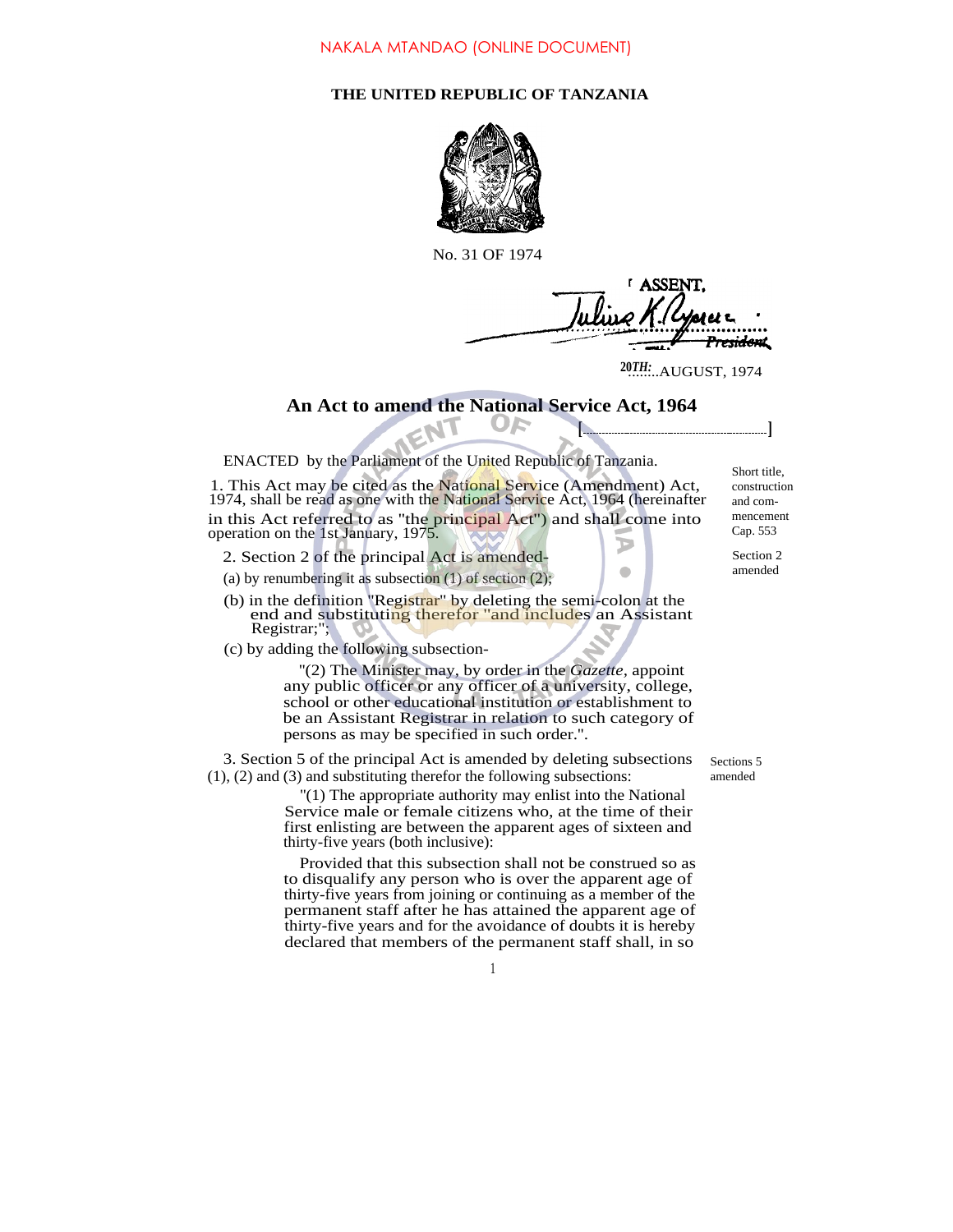far as the eligibility of being appointed to, continuing in or holding an office on the permanent staff by virtue of having attained any particular age, shall be subject to the regulations for the time being applicable to members of the civil service holding offices of the corresponding rank in the civil service.

(2) Every serviceman shall be enlisted to serve in the National Service for a period of-

- (a) in the case of a serviceman enlisted voluntarily under subsection (1), two years;
- (b) in the case of a serviceman enlisted in consequence of an enlistment notice under section 5F, one year,

and on the expiry of such period a serviceman may, if he so wishes and the appropriate authority so agrees, be reengaged for a further period of the same duration as the period of his original enlistment:

Provided that in calculating any period of enlistment provided for by this subsection no account shall be taken of any period during which the service of the serviceman is suspended at his request and with the consent of the Director.

(3) After the conclusion of his engagement with the National service, a serviceman shall from part of the National Service Reserve and shall be liable to serve the National Service or any branch of the Defence Forces when called upon to do so in such manner and for such purposes as the Minister may, by regulations under section 21, prescribe.

"Liability to be called up<br>for<br>National

Sections 5A 4. Section 5A is amended by deleting subsection (2) and substituting amended therefor the following: therefor the following:  $\cdot$ 

> ''(2) The power to make an appointment of an officer on the permanent staff is vested in the President;

Provided that are President may by order, delegate the power conferred upon him by this section to the Minister or any other person.

(2A) Nothing in this section shall be construed as precluding an appointment being made to an office on the permanent staff for any specified period.".

Section 5a repealed and

5. Section ''5B of the principal Act is repealed and repealed and replaced by the following section:

replaced "Liability  $5B-(1)$  Subject to the provision of this Act every person to whom this section applies shall be liable to have his name entered in the National Service Register and to be called National upon to serve in the National Service in accordance with the Service" requisions of this  $\Delta ct$ provisions of this Act.

> (2) This section shall apply to every male or female citizen who has attained the apparent age of sixteen years but has not attained the apparent age of thirty-five years and-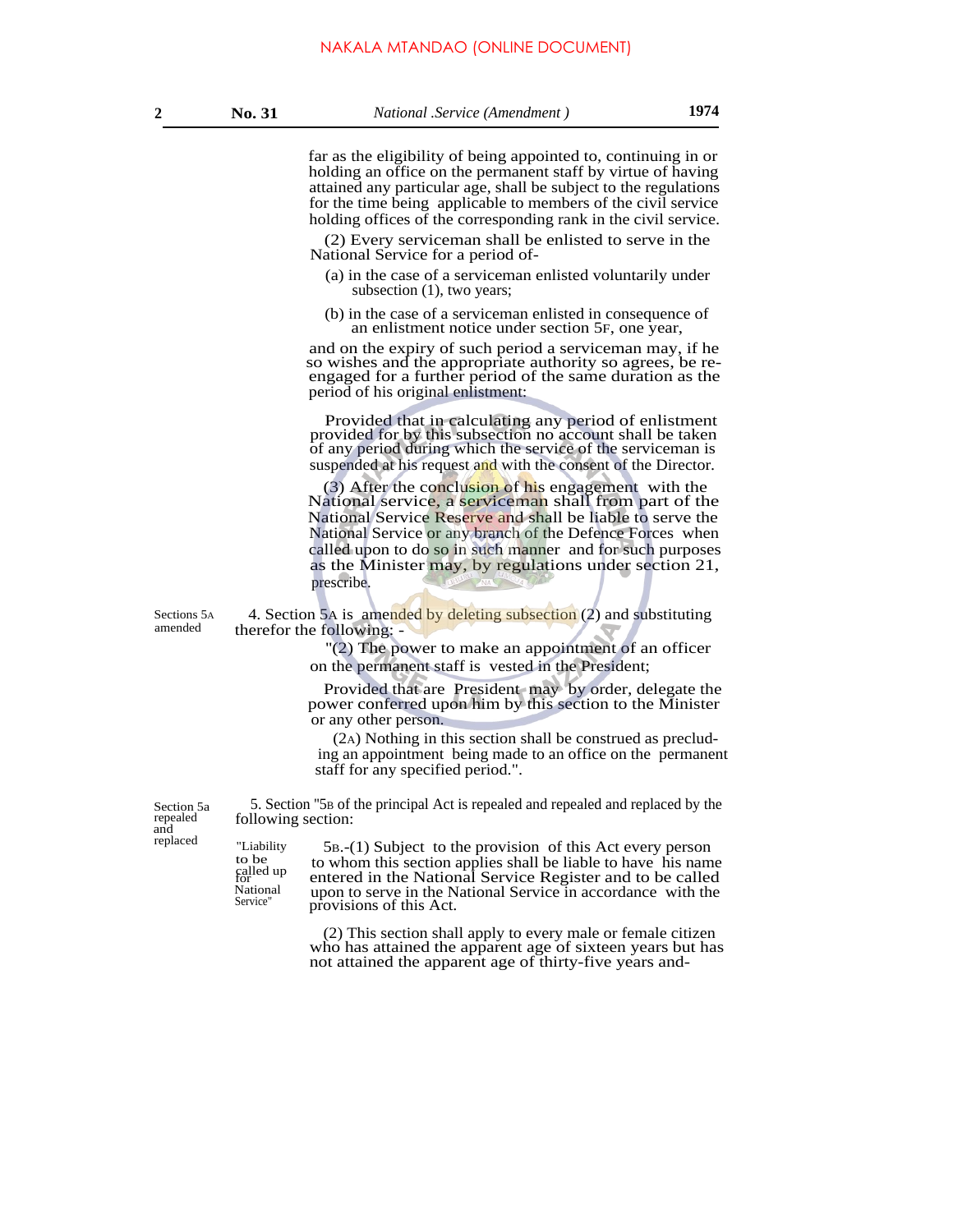- (a) who has completed an academic year in Form VI or has attained such alternative academic standard as the Minister may, by order in the *Gazette,* prescribe; or
- (b) who having completed an academic year in Form IV subsequently enrolled in any post-secondary school institution, whether within or outside Tanganyika, for a course of studies (other than a correspondence course only) and has ceased to be a student of such institution either because. of the completion of the course of studies or because he has abandoned the course after having been such student of such institution for a period of not less than one-half of the normal duration of the course:

Provided that-

- (i) the provisions of this subsection shall not apply to any person who completed an academic year in Form VI or attained the prescribed academic standard or ceased to be a student of any institution referred to in paragraph (b), as the case may be, before 1st November, 1966;
- (ii) the provisions of this subsection shall not apply to any person who having completed Form IV enrols m a post-secondary school institution for a course of studies in Form V or Form VI but does not complete an academic year in Form VI;
- (iii) where a person after completing an academic year in Form VI or attaining the prescribed academic standard proposes to prosecute further studies at any educational institution (otherwise than by a correspondence course) this section shall apply in relation to him-
	- (A) immediately after the completion of such further studies; or
	- (B) if he fails to undertake the prosecution of further studies within six months from the date of the completion of an academic year in Form VI or attaining the prescribed academic standard, or such longer period as the Director the may in any case allow by a writing under his hand, immediately upon the expiry of such period of six months or, as the case maybe such longer period allowed by the Director; or
	- (C) if he, after commencing the prosecution of further studies, at any time before the completion of the course of studies, abandons the same, immediately after he abandons such course.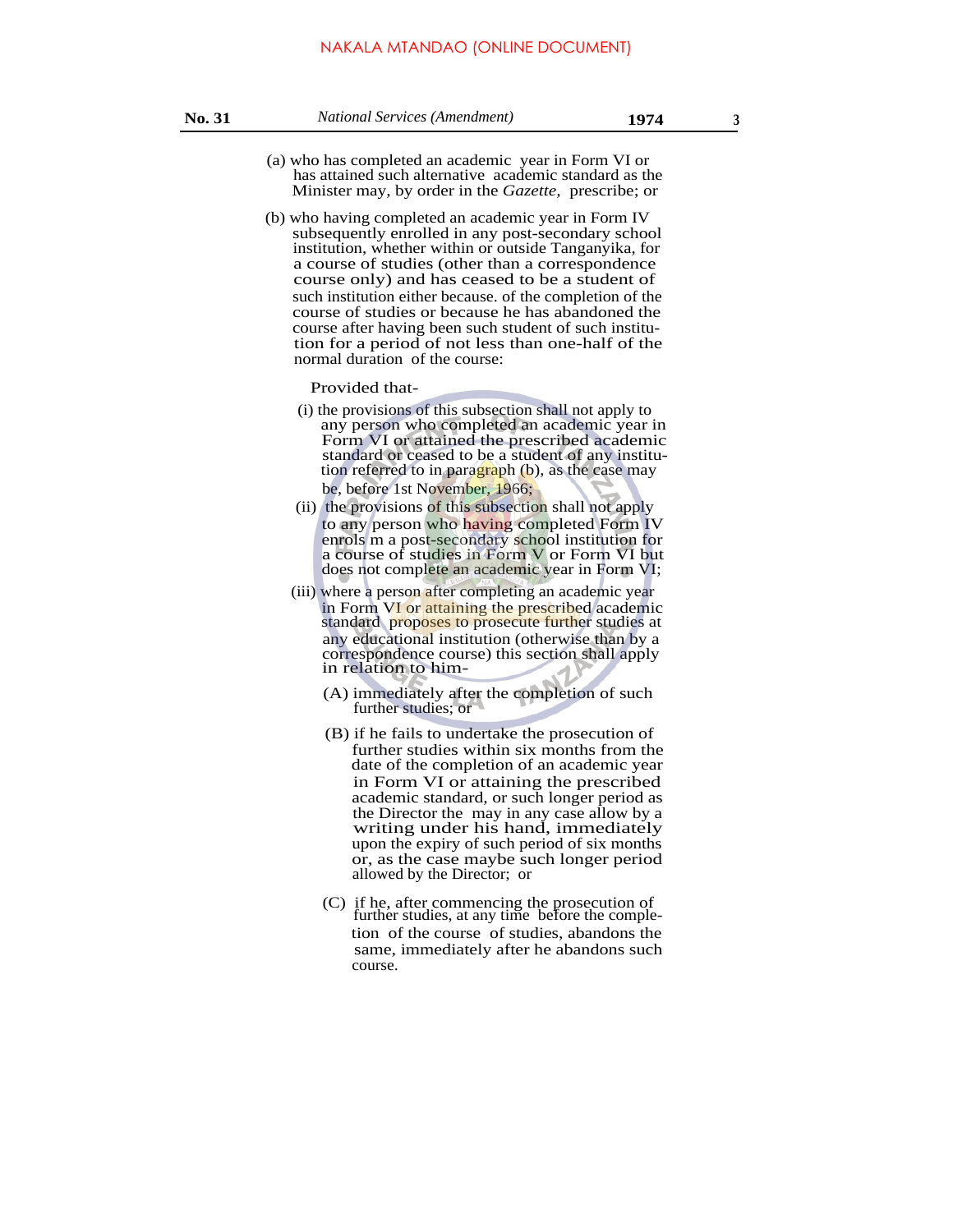(3) No person to whom subsection (2) applies shall enter into any contract of service any term of which may conflict with his liability to be called up for national service under this Act, and any such term in any such contract shall be void and unenforceable.

(4) Notwithstanding the provisions of subsection (2), this section shall not apply to any person who-

- (a) is certified by a Government medical officer as being blind; or
- (b) is detained in custody as a criminal lunatic; or
- (c) is a public officer and was a public officer at the commencement of this Act; or
- (d) having become a public officer after the commencement of this Act, attends any in-service training course at any post-secondary school institution for a duration not exceeding nine months; or
- (e) being a woman, was lawfully married prior to 7th November, 1969; or
- (f) is a person who is exempted or who belongs to a category of persons exempted from the provisions of this section by an order made under section 5K.
- (5) For the purposes of subsections (2) and (4)-
- (a) ''post-secondary school institution'' means any university, college or other educational or vocational training establishment offering a course of studies or training for any profession, vocation or occupation, whether or not any degree, diploma or other award is granted to students enrolling therein and completing any course of studies, and which normally requires the completion of at least Form VI or the attainment of equivalent academic standard as a qualification for entry or enrollment therein for a course of studies, but does not include any such institution which offers only correspondence course and does not require its students to attend any lecture or seminar;
- (b) a person shall be deemed to have completed an academic year in Form VI if he has been a student at a school or other educational institution offering a course of studies in Form VI and remained enrolled as a member of the class for Form VI for the whole of one academic year, whether or not he sat for or passed any examination for Form VI.''.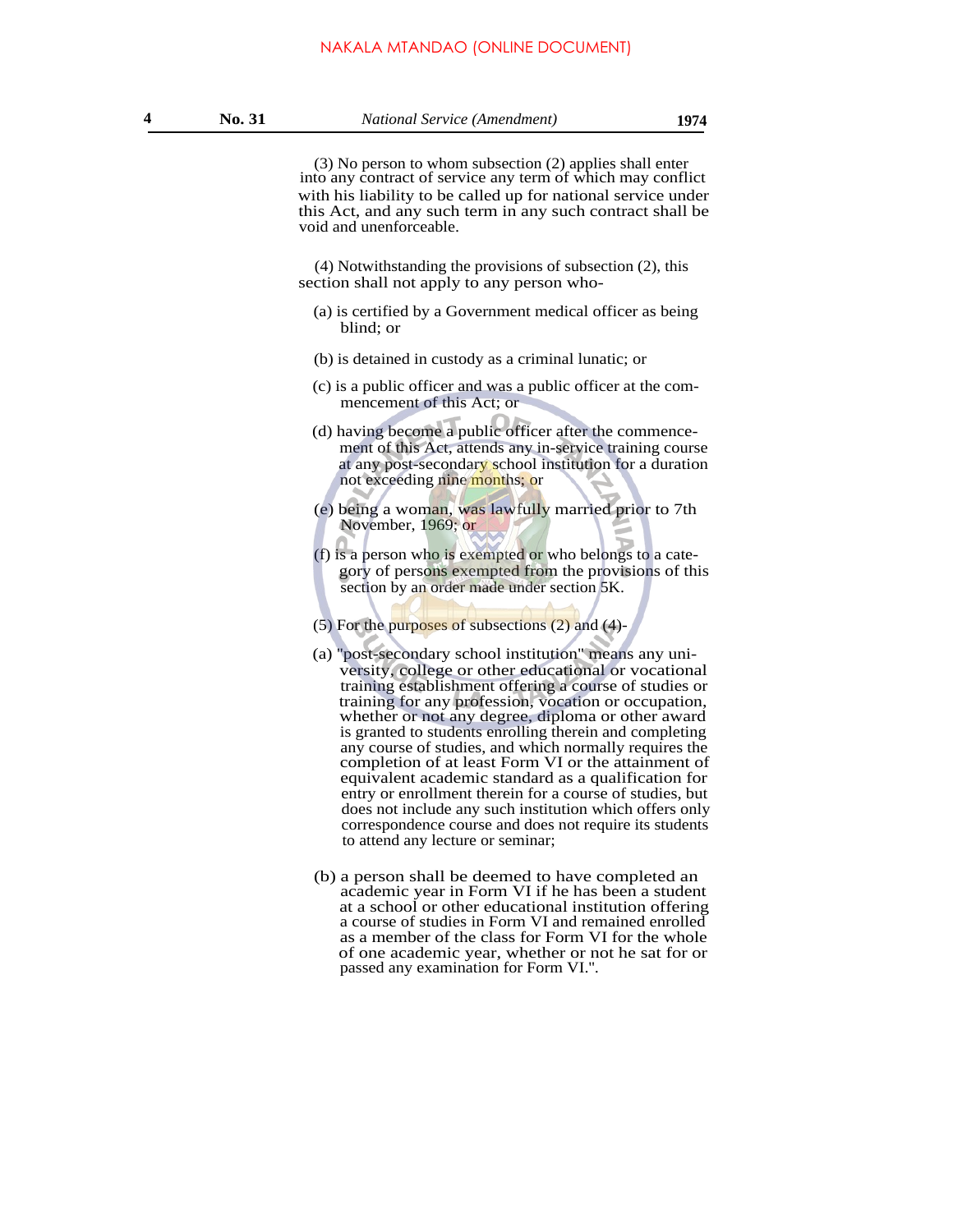## NAKALA MTANDAO (ONLINE DOCUMENT)

| No. 31        | <b>National Service (Amendment)</b>                                                                                                                                                                                                                                                                                                            | 1974 |                       | 5 |
|---------------|------------------------------------------------------------------------------------------------------------------------------------------------------------------------------------------------------------------------------------------------------------------------------------------------------------------------------------------------|------|-----------------------|---|
|               | 6. Section 5F of the Principal Act is amended-                                                                                                                                                                                                                                                                                                 |      | Section 5F<br>amended |   |
|               | (a) by deleting the words "an Area Commissioner" or "the Area<br>Commissioner" wheresoever they occur therein and substituting<br>therefor in each case the words "the Registrar";                                                                                                                                                             |      |                       |   |
|               | (b) in subsection (2) by deleting the words "to a fine not exceeding<br>one thousand shillings or to imprisonment for a term not<br>exceeding six months" which occur in the sixth and seventh<br>lines and substituting therefor "to a fine not exceeding two<br>thousand shillings or to imprisonment for a term not exceeding<br>one year"; |      |                       |   |
| year";        | (c) in subsection (8) by deleting the words "to a fine not exceeding<br>one thousand shillings or to imprisonment for a term not<br>exceeding six months" which occur in the seventh and eighth<br>lines and substituting therefor "to a fine not exceeding two<br>thousand shillings or to imprisonment for a term not exceeding one<br>ANS   |      |                       |   |
|               | (d) by adding the following new subsection:                                                                                                                                                                                                                                                                                                    |      |                       |   |
|               | "(9) Rules made under section 21 may provide for the<br>duties of the Registrar and Assistant Registrars in relation<br>to enlistment notices and service of enlistment notices.".                                                                                                                                                             |      |                       |   |
| subsection: - | 7. Section 5G of the principal Act is amended by adding the following                                                                                                                                                                                                                                                                          |      | Section 5G<br>amended |   |
|               | "(6) No postponement certificate shall be granted or<br>renewed so as to postpone the liability of any person to be<br>called up for national service for a period or aggregate of<br>periods exceeding six months unless the Minister has by<br>a writing under his hand authorized the grant of such<br>certificate.".                       |      |                       |   |
|               | 8. Section 8 of the principal Act is amended by deleting the full-<br>stop at the end and substituting therefor "or if in the opinion of the<br>appropriate authority, the continued engagement of the serviceman<br>is contrary to the public interest or the interest of the National Service.".                                             |      | Section 8<br>amended  |   |
|               | 9. Section 15 of the principal Act is amended-                                                                                                                                                                                                                                                                                                 |      | Section 15<br>amended |   |
|               | $(a)$ in subsection $(2)$ -                                                                                                                                                                                                                                                                                                                    |      |                       |   |
|               | (i) in paragraph (c) by deleting the words "fourteen days" and<br>substituting therefor the words "twenty-one days";                                                                                                                                                                                                                           |      |                       |   |
|               | (ii) paragraph (d) by deleting the words "ten shillings" and<br>substituting therefor the words "half of the serviceman's<br>monthly salary or allowance";                                                                                                                                                                                     |      |                       |   |
|               | (b) by adding the following new subsection:                                                                                                                                                                                                                                                                                                    |      |                       |   |
|               |                                                                                                                                                                                                                                                                                                                                                |      |                       |   |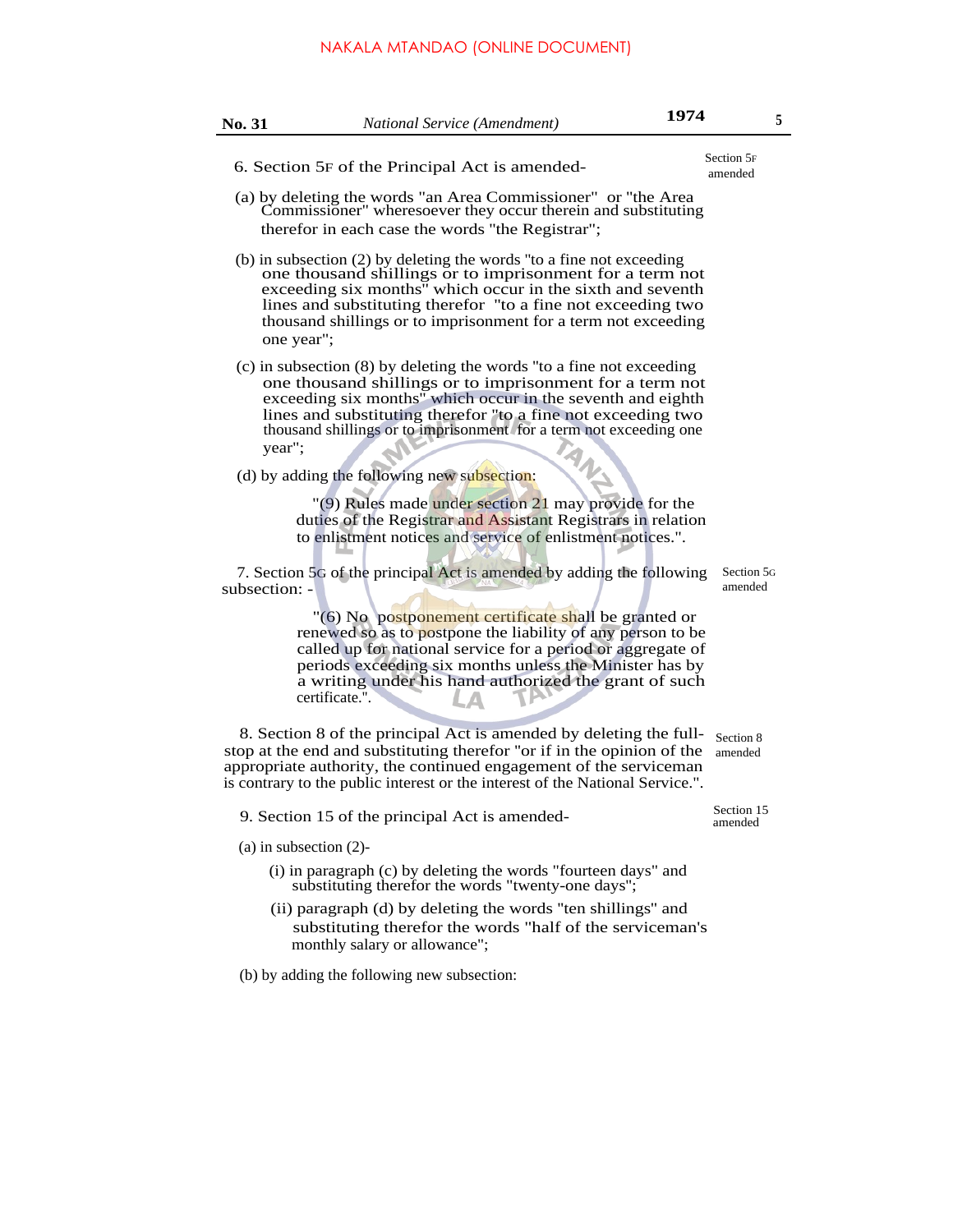''(5) Where in the opinion of the Director any serviceman enlisted pursuant to an enlistment notice under section 5F has not, on the completion of the period of one year provided for in subsection (2) of section 5, attained standard normally expected of a serviceman in the National Service, the Director may, by order under his hand, extend such period of one year by a period of six months or such shorter periods as the Director may in such order specify and in any case in which such order is made the provisions of subsection (2) of section 5 shall take effect as if the reference in paragraph (a) thereof to the period of one year were reference to such period so extended.".

replaced

"Desertion

Section 18 **10.** Section 18 of the principal Act is repealed and replaced by the repealed and  $\frac{18}{2}$ following section:

> **18.**-(1) Any member of the National Service who deserts from the Service shall be guilty of an offence and shall be liable on conviction to imprisonment for a term not exceeding two years or to a fine not exceeding five thousand shillings or to both suck imprisonment and fine.

(2) No person shall be found guilty of the offence of desertion unless the court is satisfied that he intended not to return to the Service:

Provided that where a serviceman has without lawful authority absented himself from his duties for a period of twenty-one consecutive days or more the court shall presume that he did not intend to return to the Service.''.

Section 20A<br>amended

Section 20<sub>p</sub> amended

11. Section 20A of the principal Act is amended by deleting the words ''to a fine of one thousand shillings or to imprisonment for a term not exceeding four months" which occur therein and substituting therefor the words "to a fine not exceeding five thousand shillings or to imprisonment for a term not exceeding two years.".

**12.** Section 20B of the principal Act is amended by deleting the words "a fine not exceeding five hundred shillings" which occur at the end, and substituting therefor the words ''a fine not exceeding two thousand shilling.''.

Section 21 amended

**13.** Section 21 of the principal Act is amended in subsection (1) by deleting paragraph (i).

Schedule repealed Transitional provisions

Third **14.** The principal Act is amended by deleting the Third Schedule.

**15.**-(1) Notwithstanding the amendment at the National Service Act, 1964 by this Act any serviceman enlisted on or before 31st December, 1974 in consequence of an enlistment notice under section 5F shall continue in the National Service as if section 5 of the National Service Act, 1964 had not been amended by this Act.